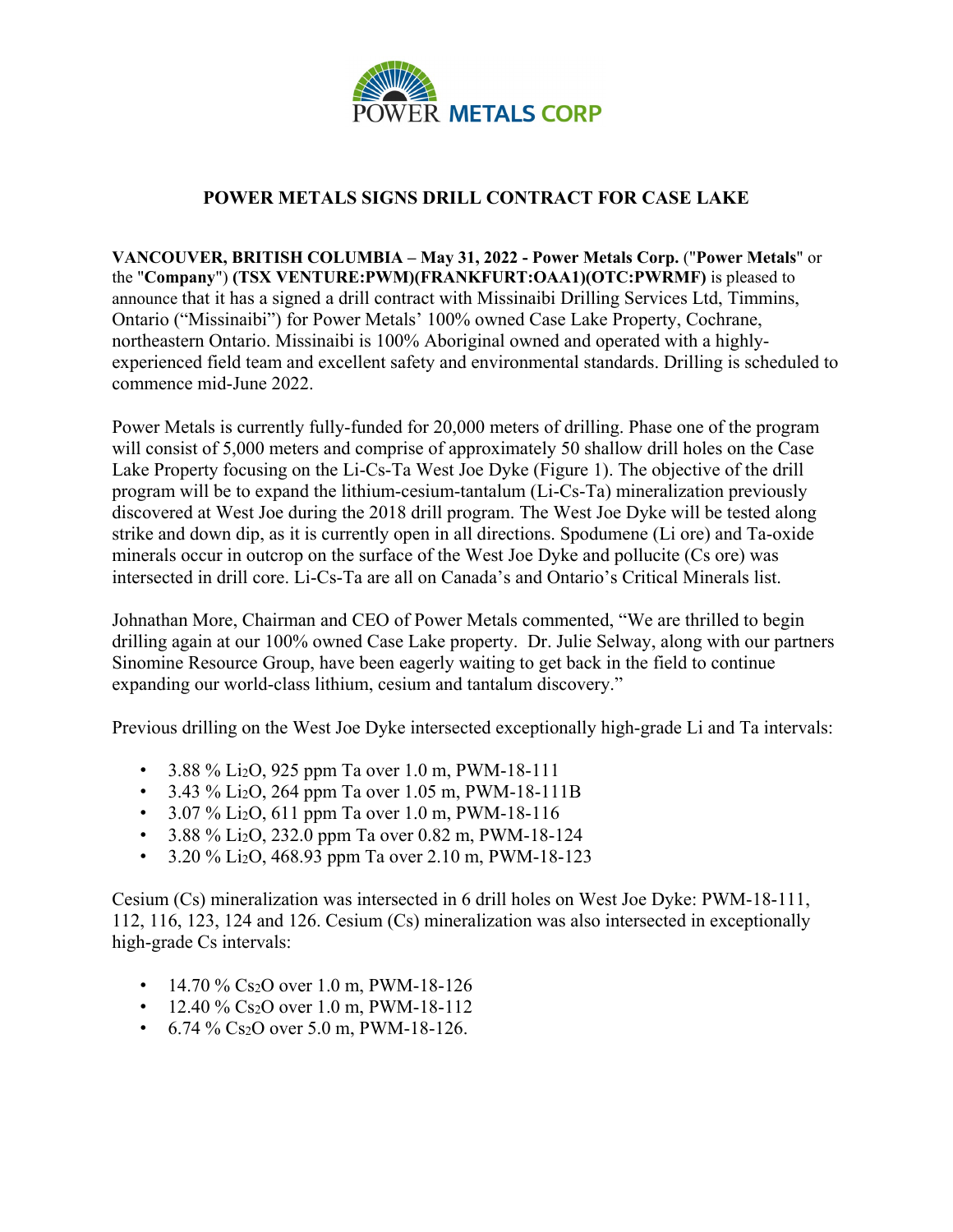

Power Metals has received an exploration permit (PR-22-000035) for drilling on its Case Lake Property from Ministry of Northern Development, Mines, Natural Resources and Forestry. The exploration permit is valid for three years.

Power Metals has drilled approximately 13,000 meters on the spodumene-rich pegmatite dykes to date at Case Lake with 5,400 m and 50 drill holes on Main, North, new dykes and South Dyke in summer 2017. 3,020 m and 33 drill holes on Northeast Dyke in the winter 2018. 4,571 m and 44 drill holes on Main, South, East Dyke Extension and West Joe Dyke in summer 2018.

In addition to drilling, Power Metals will also complete geological mapping along the 10 km mineralization trend from West Joe Dyke to Main Dyke to Northeast Dyke to Dome 9 and to Abbotsford Dome (Figure 1). Dome 9 was discovered 2.7 km northeast of the Main Dyke by mapping in the summer of 2018 and has not yet been drilled. Dome 9 has three lithium pegmatite dykes: two of which contain spodumene and one contains lepidolite (Li ore minerals). Drilling on the North and Main Dykes indicated that the spodumene pegmatites are hosted by domeshaped laccoliths. Power Metals is eager to explore their Abbotsford, Joe Creek, Kenning and Circle Lake domes acquired in May 2020 in search of additional spodumene pegmatites.



*Figure 1 Case Lake domes and mineralization trend*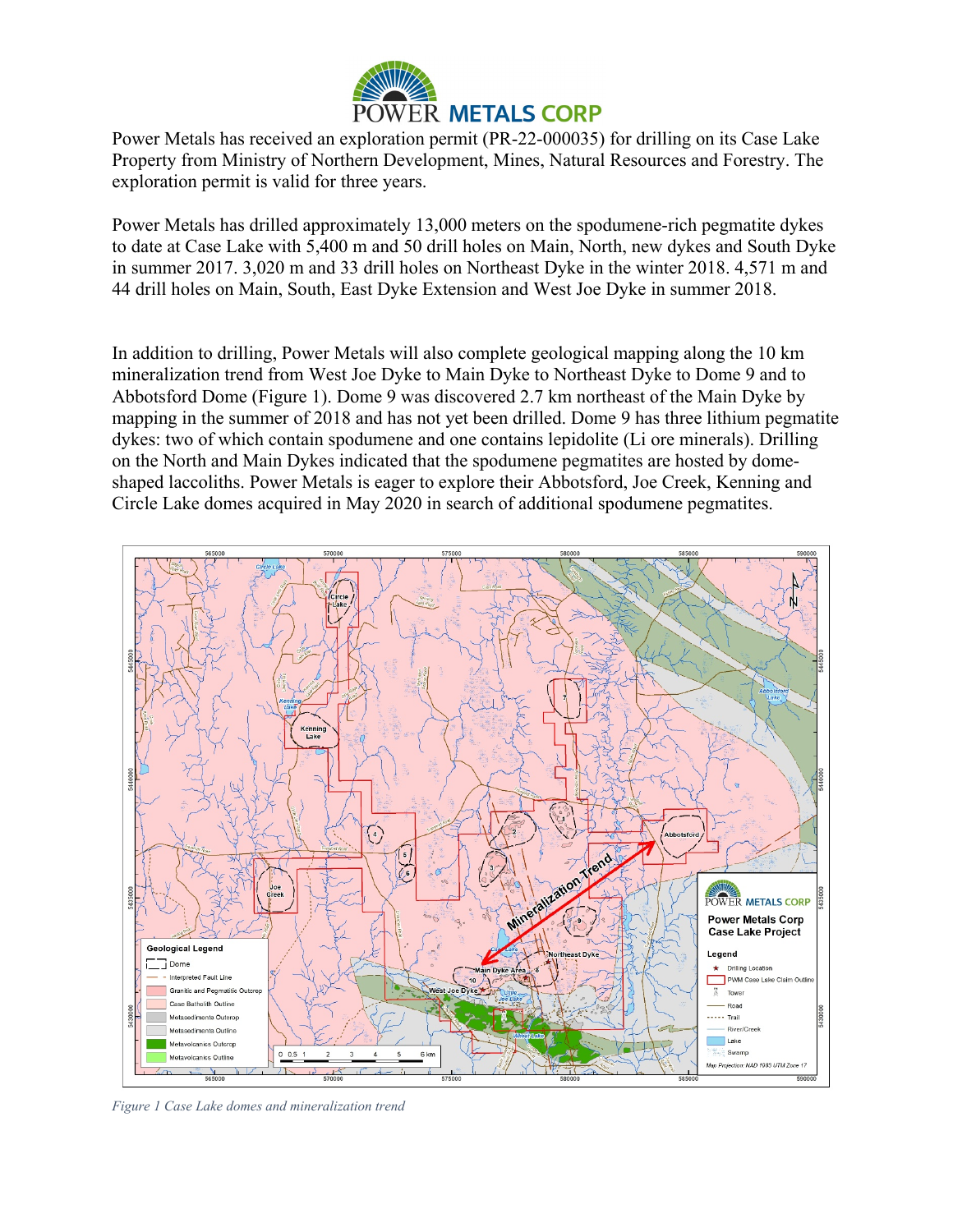

## Quality Control

The drill core was sampled so that 1 m of the Case Batholith tonalite host rock was sampled followed by 1 m long samples of the pegmatite dyke and 1 m of the Case Batholith. The sampling followed lithology boundaries so that only one lithology unit is within a sample, except for the < 20 cm pegmatite veins in tonalite which were merged into one sample. The drill core samples were delivered to SGS preparation lab in Cochrane by Power Metals' geologists. The core was then shipped to SGS analytical lab in Lakefield, Ontario which has ISO 17025 certification. Every 20 samples included one external quartz blank, one external lithium standard and one core duplicate. The ore grade  $Li<sub>2</sub>O$ % was prepared by sodium peroxide fusion with analysis by ICP-OES with a detection limit of 0.002 % Li2O. A QA/QC review of the standards and blanks for this drill program indicate that they passed and the drill core assays are accurate and not contaminated.

## Case Lake Property

Case Lake Property is located 80 km east of Cochrane, northeastern Ontario close to the Ontario-Quebec border. Case Lake Property consists of 585 cell claims in Steele, Case, Scapa, Pliny, Abbotsford and Challies townships, Larder Lake Mining Division. The Property is 10 km x 9.5 km in size with 14 identified tonalite domes. The Case Lake pegmatite swarm consists of six spodumene dykes: North, Main, South, East and Northeast Dykes on the Henry Dome and the West Joe Dyke on a new tonalite dome. The Case Lake Property is owned 100% by Power Metals Corp. A National Instrument 43-101 Technical Report has been prepared on Case Lake Property and filed on July 18, 2017.

### Qualified Person

Julie Selway, Ph.D., P.Geo. supervised the preparation of the scientific and technical disclosure in this news release. Dr. Selway is the VP of Exploration for Power Metals and the Qualified Person ("QP") as defined by National Instrument 43-101. Dr. Selway is supervising the exploration program at Case Lake. Dr. Selway completed a Ph.D. on granitic pegmatites in 1999 and worked for 3 years as a pegmatite geoscientist for the Ontario Geological Survey. Dr. Selway also has twenty-three scientific journal articles on pegmatites.

#### **About Power Metals Corp.**

Power Metals Corp. is a diversified Canadian mining company with a mandate to explore, develop and acquire high quality mining projects. We are committed to building an arsenal of projects in both lithium and high-growth specialty metals and minerals. We see an unprecedented opportunity to supply the tremendous growth of the lithium battery and clean-technology industries. Learn more at www.powermetalscorp.com

### ON BEHALF OF THE BOARD,

*Johnathan More, Chairman & CEO*